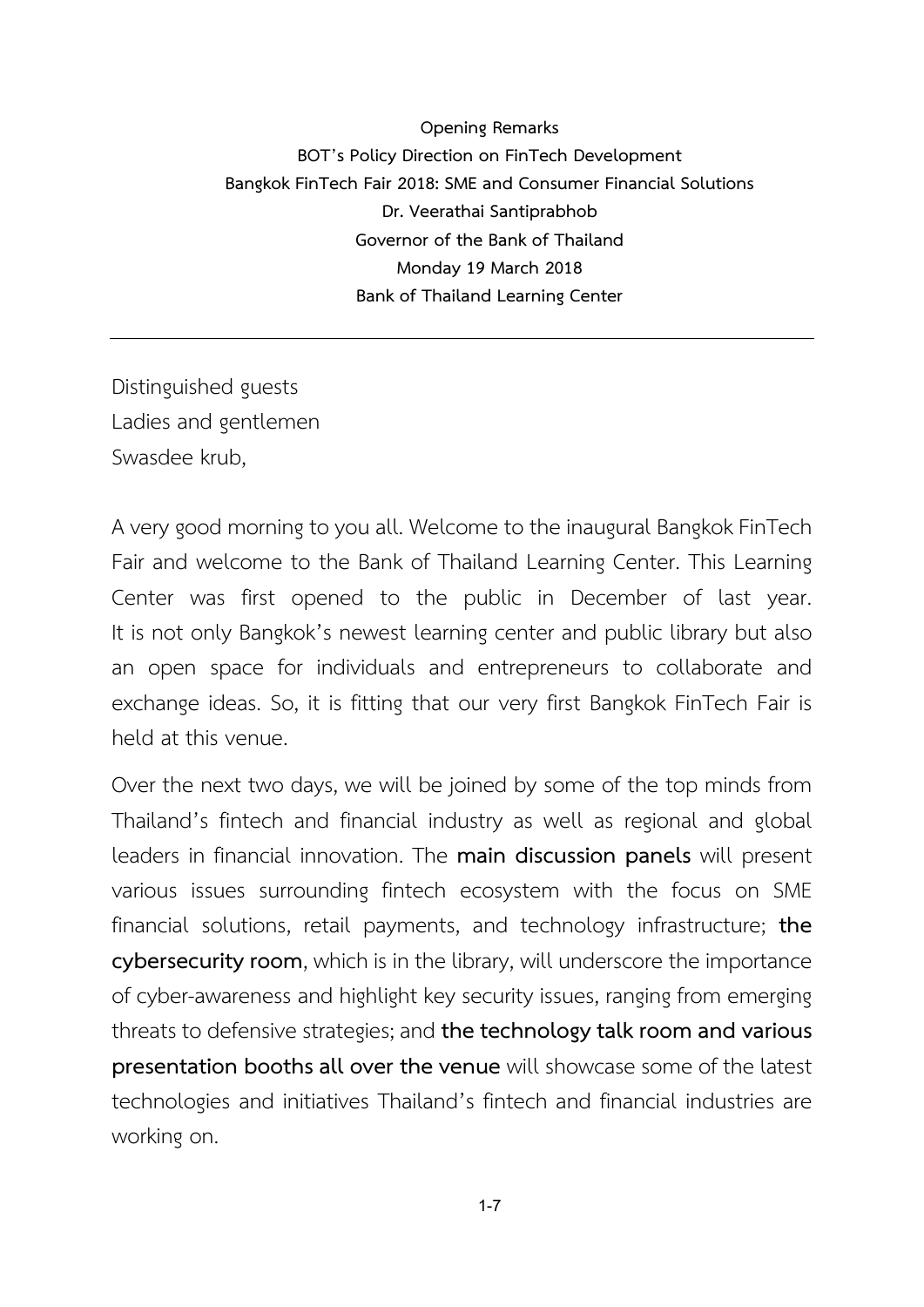Ladies and gentlemen,

On the program, this morning I am supposed to talk about Bank of Thailand's policy direction onfintech development. Before I do so, I would like to take a step back and focus on three key words, which I believe are imperative for formulating financial sector policy for Thailand and the region as a whole. These three key words are *productivity, immunity, and inclusivity*.

**First, an emphasis must be placed on productivity** as uplifting productivity is a critical requirement for long term growth of an economy. For one, at current stage, many countries in our region are facing structural transformation of aging workforce. Shrinking workforce can dampen long term growth prospect. We must become more productive in order to increase output level and improve standard of living of our people. Productivity is also needed to boost competitiveness of businesses as expanding global trade network and emergence of large e-business platforms have introduced new competitors into our business landscape. Moreover, roles of banks could be challenged as sharing financial platforms gain prominence in the modern economy, and new fintech firms offer financial products unbundled from the long standing value chain of banking. Without meaningful adjustment—that is improving productivity, long term growth potential of an economy could deteriorate.

**Second, immunity becomes imperative in the current global economic landscape**. We are living in the time of changes, where outcomes can be abrupt, unpredictable, and volatile. Amidst the fallout from the Global Financial Crisis of 2008, where unconventional monetary policies flushed global financial market with excess liquidity, we are now entering the cycle where major central banks have started normalizing their monetary policies. Along the normalization path, one should expect to see market corrections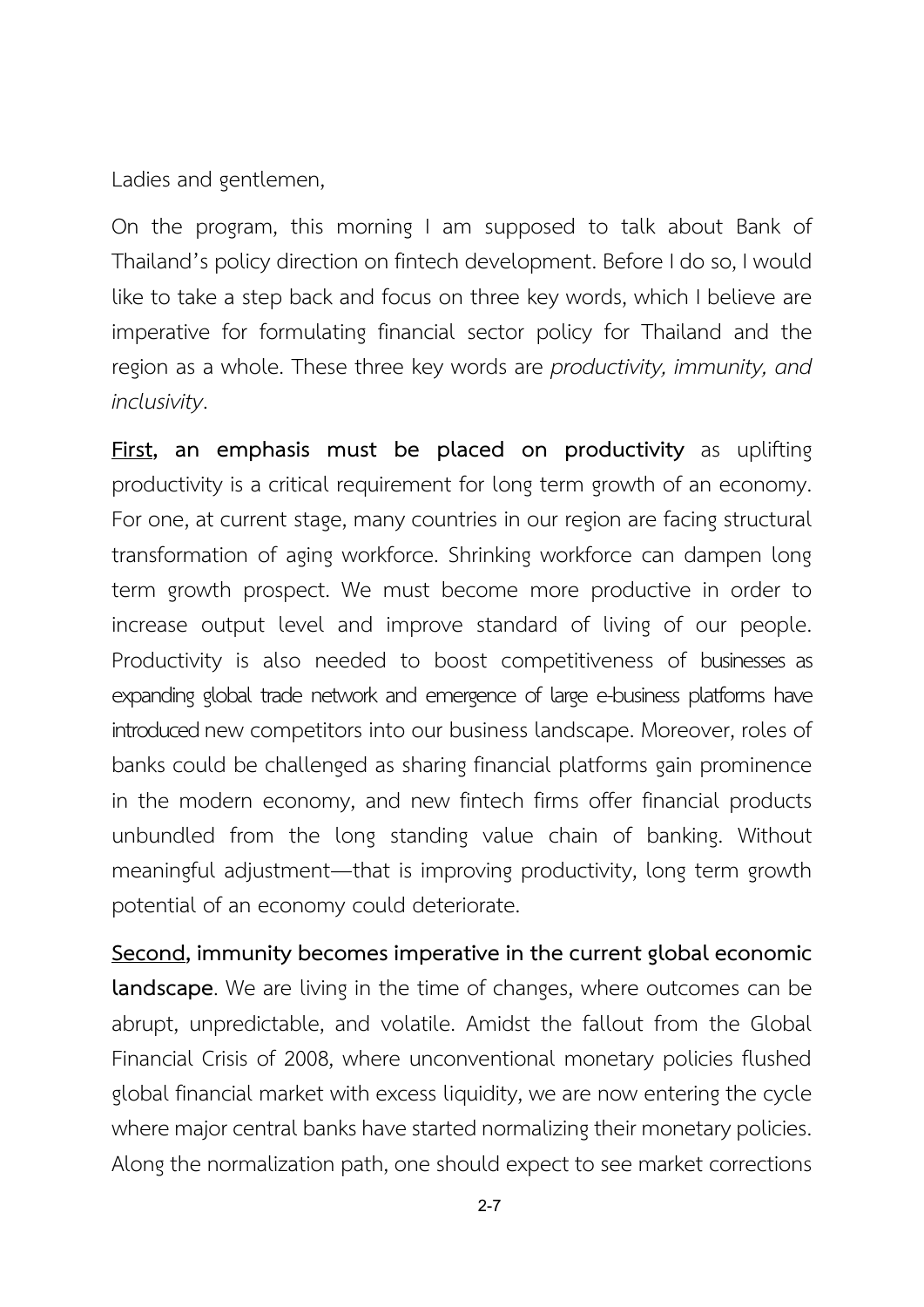and volatile asset prices. On top of this, rising US trade protectionism has raised concerns over global trade, investment, and production, and further measures could be retaliated. Global warming and geopolitical risks also increase in many regions of the world. Besides, rapidly changing technology could be disruptive for incumbents in many industries and also bring new forms of risks, ranging from cyber threats to strategic risks of existing business models. All these uncertainties necessitate that building sufficient immunity becomes a key consideration in any financial sector policy.

**Third is the notion of inclusivity**. We need to understand that any financial sector policy without consideration for inclusivity cannot be sustained. This is especially important for Thailand and many countries in our region where income and wealth inequality is one of the most pressing social and economic issues. Any policy or action that does not pay attention to the issue of inequality can threaten long-term social and economic stability, as those with higher capital can more easily reap benefits from economic growth and new technology, leaving those without access to new technology or know-how further behind. Eventually, inequality in income, wealth, and opportunity can raise social polarization, resulting in political gridlocks as seen in many countries.

Ultimately, policies that make improvements in all of these three key imperatives can uplift the real economy and standard of living of people as a whole. Productive financial sector allows for more efficient resource allocation among different segments of the economy. Maintaining a resilience financial system allows for smooth functioning of the financial markets and keeps systemic risks at bay. And, an inclusive financial system ensures that benefits from economic growth can be shared fairly across the whole society, fostering stable social and economic environment conducive for sustainable growth.

Ladies and gentlemen,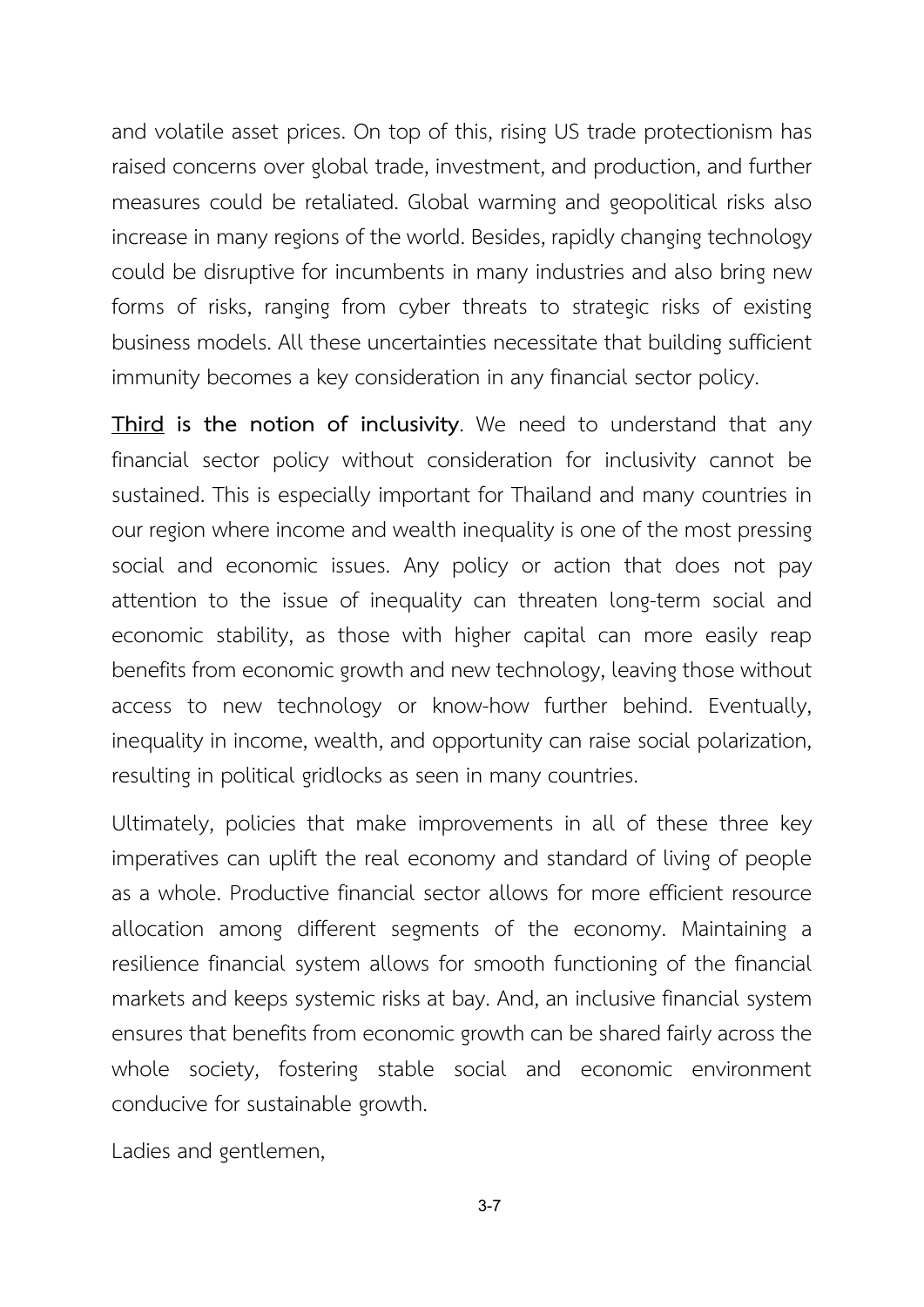Amidst the rapidly changing technology, **fintech can be and must be an instrumental driver of financial sector policy to fulfill the three key imperatives** of productivity, immunity, and inclusivity.

On productivity front, **fintech can enhance efficiency in financial services**. Rise of new electronic payment ecosystem can enable more efficient transfer of funds and significantly lower transaction costs for customers. Adoption of fintech platforms will allow banks to scale down on the high cost brick-and-mortar delivery model and shift to less costly and more efficient digital services. Lending process can be made much more efficient through usage of transactional data from e-commerce and payment platforms, and banks' business model could change from collateral-based lending to information-based lending. Meanwhile, blockchain has advanced technology behind many aspects of the financial services, especially back-office operations and fund transfers. All of these help lower cost of financial transactions and improve ease of doing business for banks and customers, thereby improving productivity of the economy as a whole.

On immunity front, **prudent application of fintech can help banks and businesses improve their risk management**. With the vast amount of data available such as those from new payment ecosystem and digital transactions, banks can better analyze business conditions and make more accurate forecast of customers' credit demand and credit risks, resulting in improved risk management model. Additionally, emergence of new data will unlock new hedging products, especially in the insurance industry. Furthermore, advancements in technologies like artificial intelligence, biometrics, and blockchains can help safeguard financial information, improve identity verification, and reduce the number and magnitude of financial frauds. These developments will contribute to safer environment for both service providers and customers.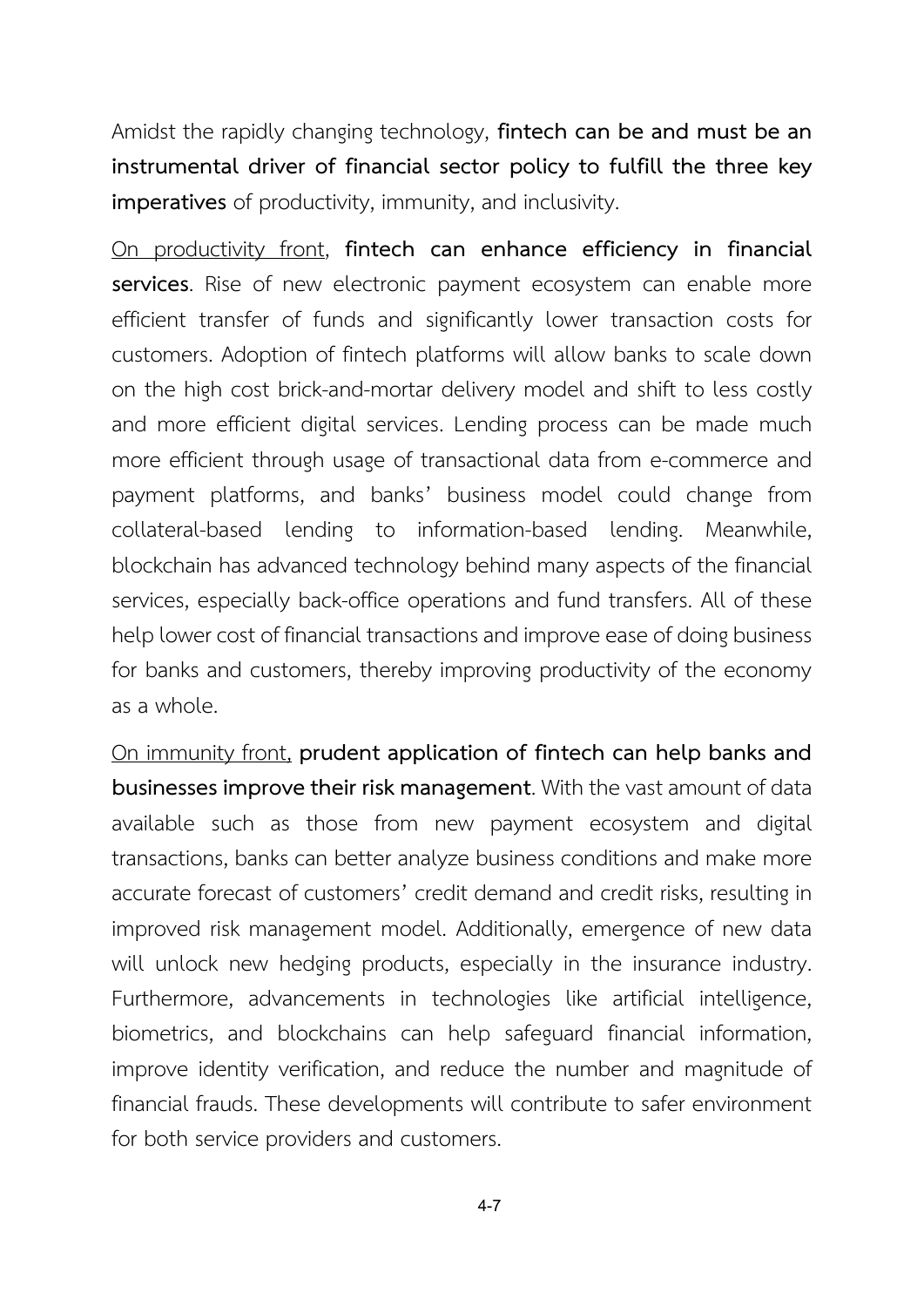On inclusivity front, **expanding fintech universe and advent of new and diverse platforms can improve financial access of customers, especially those who have been underserved by the current financial system**. As different individuals have different levels of affordability and financial requirements, the ever-expanding fintech universe can offer wideranging choices and solutions needed to fulfill their different needs. Digitization of financial services and emergence of new platforms can improve financial services through online access and smartphone applications, which benefit customers both in cities and in remote areas. Fintech applications will also help with cross-border transactions for small businesses and enable fast and cheap remittance transfers for immigrant workers, thus creating opportunities and improving the quality of life of many whom might have been underserved. Meanwhile, information-based lending can help small businesses without adequate collateral gain access to funding at a fair price. All of these solutions lead to lower cost of financial services, greater financial access, and greater opportunity for the public.

Ultimately, "fintech" can help unlock massive potential of our people and businesses and be a powerful tool for Thailand and developing countries to improve on productivity, immunity, and inclusivity of the financial system as well as for the whole economy.

Ladies and gentlemen,

**The theme of our very first Bangkok FinTech Fair focuses on SMEs and consumers, because these two groups face various challenges and can benefit greatly from the adoption of fintech**. For Thailand, SMEs represent the majority of firms and make up over 80 percent of total employment. Many SMEs struggle to gain access to finance and payment services, which, on one hand, can be attributed to poor financial health due to loss of competitiveness. On the other hand, many SMEs lack the financial management skills and collateral needed for funding, and their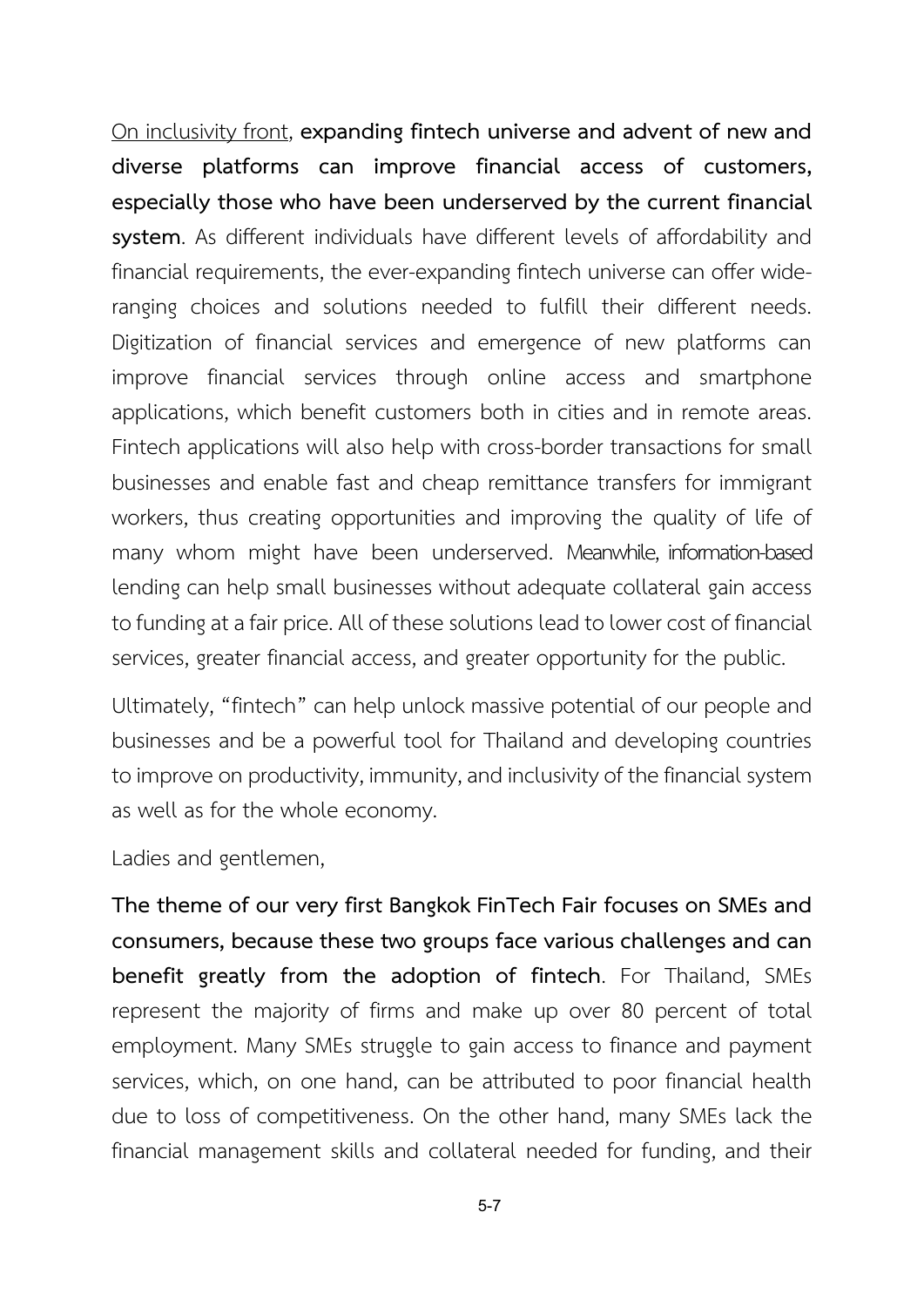cost of finance remains high. Meanwhile, the Thai public is facing big hurdles of low long-term savings and high household debts, with Thailand having household debt to GDP ratio amongst the highest in the region. Many households lack access to efficient and low-cost financial services, be it the deposit, payment, insurance or loan products. These people need to be better served by our financial system to be able to unlock their potential, improve standard of living, and ensure their financial security as they age.

Despite many challenges, I am delighted that exciting developments and initiatives are taking place in Thailand and around the region using fintech to address these problems. Allow me to highlight some of these initiatives. We have:

- Accounting service applications for SMEs and start-ups on cloud platforms
- Online mortgage refinance portals that help select the best refinancing option for mortgage clients
- Real-time and low cost cross-border money transfer and remittance platforms
- Biometric verifications for e-KYC to facilitate remote access to financial services
- Machine learning using alternative data such as social media for credit scoring
- Real-time invoice financing through common supply chain platform
- Standardized QR Code for e-payments, which has reached nearly 1 million merchants within six months after exiting from the Bank of Thailand's Regulatory Sandbox; and last but not least
- PromptPay, a real-time payment infrastructure that has facilitated electronic payments for over 39 million registered IDs in Thailand